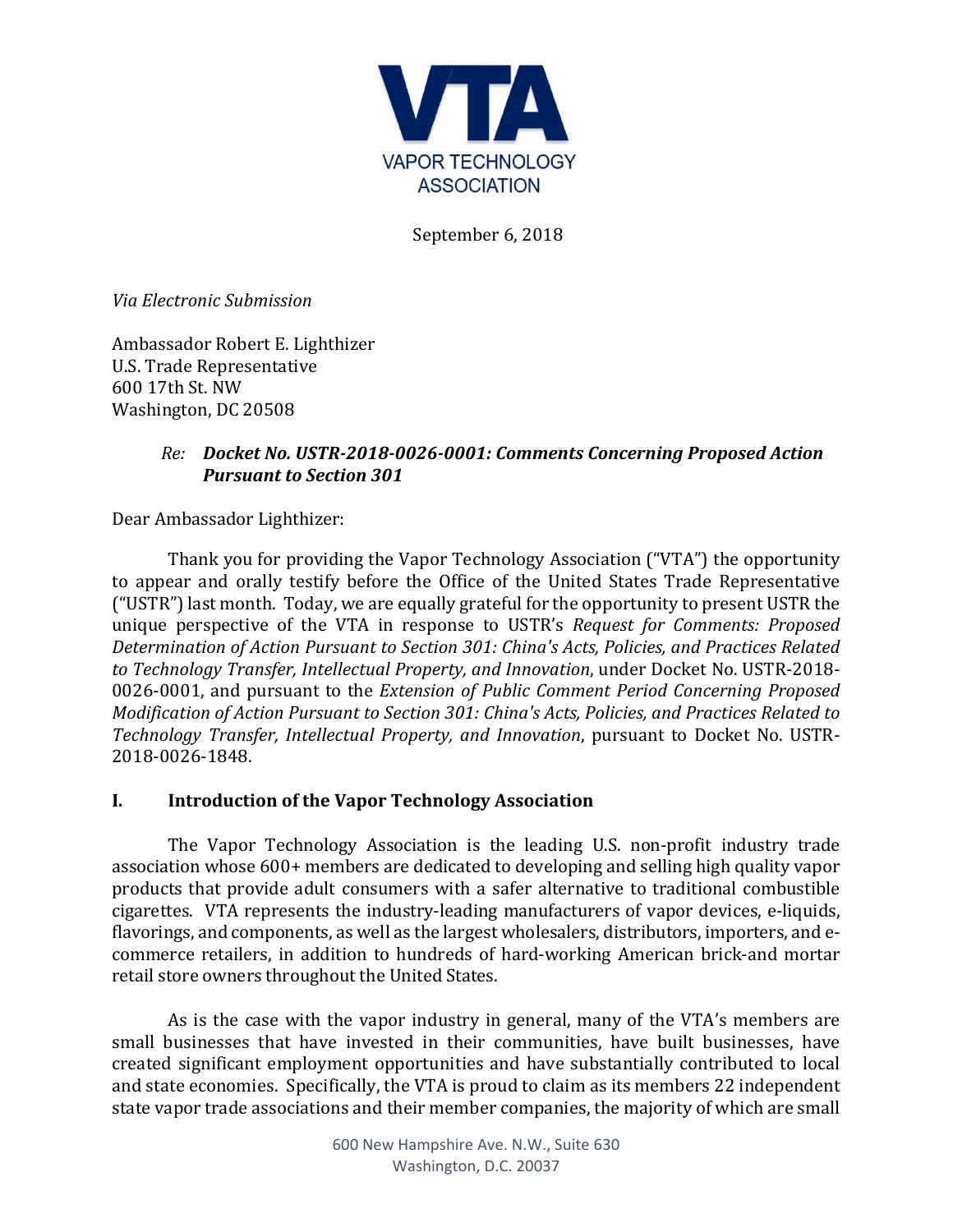businesses and retailers who have implemented strict standards to prevent youth access to vapor products. The state vapor associations that are working directly with VTA on developing sound policy, implementing marketing standards, and preventing youth access to vapor products include the following:

> Arizona Smoke Free Business Alliance Arkansas Vape Advocacy Alliance Breathe Easier Alliance of Alabama California Smoke Free Organization Florida Smoke Free Association Georgia Smoke Free Association Indiana Smoke Free Alliance Iowans For Alternatives to Smoking Tobacco Kentucky Smoke Free Association Louisiana Vaping Association Maryland Vapor Alliance Montana Smoke Free Association Nevada Vaping Association Ohio Vapor Trade Association Oregon Vapor Trade Association Pink Lung Brigade (Washington) Smoke Free Alternatives Coalition of Illinois South Dakota Smoke Free Association Tennessee Smoke Free Association Texas Vapor Coalition Utah Smoke Free Association Virginia Smoke Free Association

The VTA and its members have been at the forefront of the most critical issues confronting the vapor industry and has specifically attacked the issue of ensuring that vapor products are properly marketed towards adults only. To that end, the Board of Directors of VTA developed the industry's first comprehensive set of marketing standards – the VTA Marketing Standards for Membership – which we presented to FDA in January of this year.

As part of our continuing efforts to frame sound policy governing our rapidly growing industry, the VTA presents the following comments to the USTR.

#### **II. Vapor Parts Covered By HTS Subheading 8543.90.88 Should Be Removed from Further Tariff Consideration and Eliminated from the Published Annex.**

The VTA submits these comments in opposition to the proposed Harmonized Tariff Schedule ("HTS") subheading 8543.90.88 "Parts: (other than printed circuit assemblies) of electrical machines and apparatus, having individual functions, nesoi" as set forth in the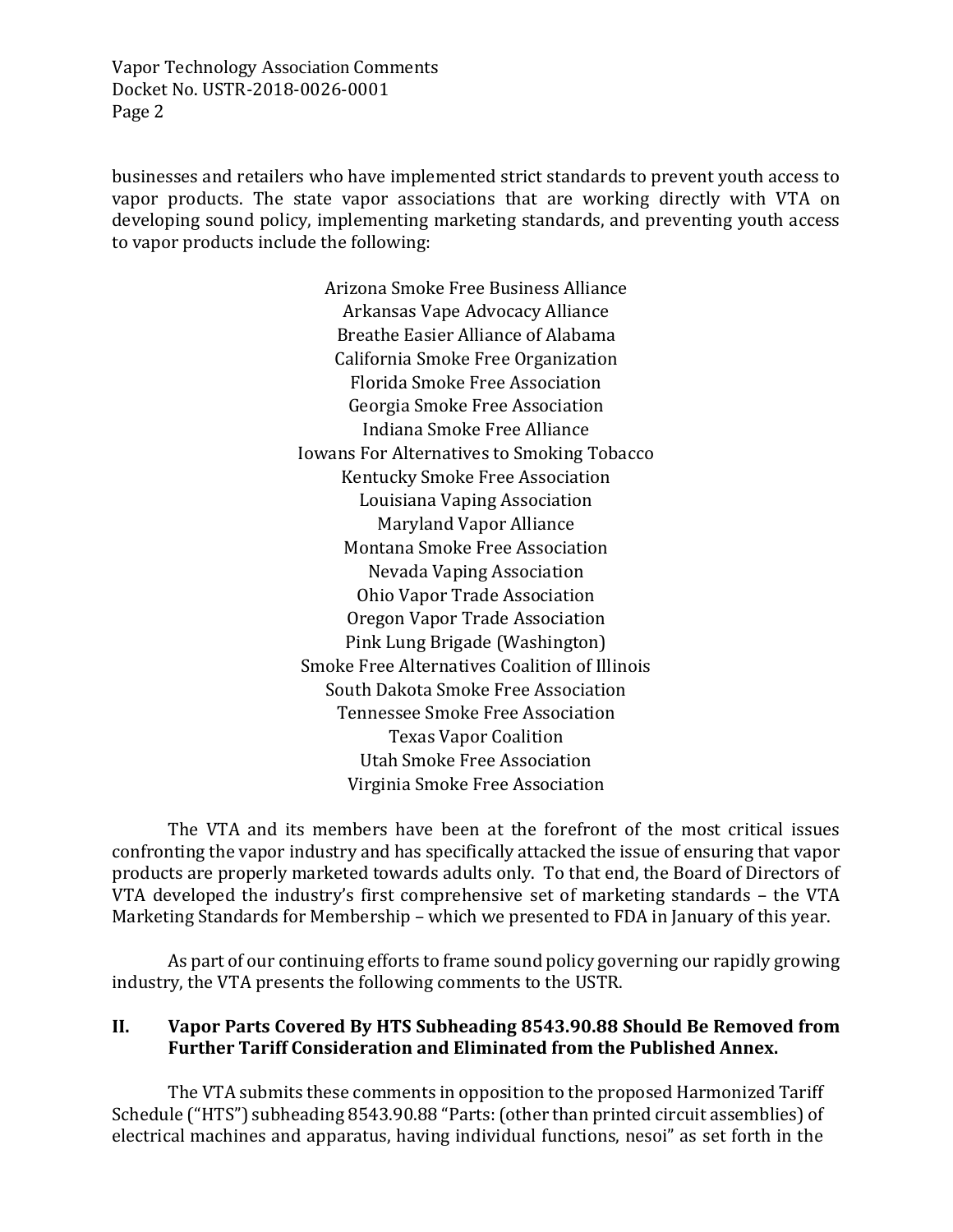Annex. For purposes of this opposition, the VTA is specifically opposed to the tariff on the parts of personal electronic vaporizing devices which are separately classified in as 8543.90.88.50 and 8543.90.88.60, which would *adversely affect over 10,000 U.S. businesses and over 10 million U.S. consumers of vapor products* by imposing a 10% or 25% tariff on these finished consumer products.

In the Docket Submission, the USTR noted:

USTR and the Section 301 Committee have carefully reviewed the public comments and the testimony from the three-day public hearing. In addition, and consistent with the Presidential directive, USTR and the interagency Section 301 Committee have carefully reviewed the extent to which the tariff subheadings in the April 6, 2018 notice include products containing industrially significant technology, including technologies and products related to the "Made in China 2025" program. Based on this review process, the Trade Representative has determined to narrow the proposed list in the April 6, 2018 notice to 818 tariff subheadings, with an approximate annual trade value of \$34 billion.

Importantly, the primary reasons on which the USTR removed products from the original list apply equally to HTS subheading 8543.90.88. In other words, the products covered by this subheading should be removed from the Annex for the same reasons other similarly situated products were removed from the original list.

There are five principal reasons why the proposed tariffs on vapor devices should not be imposed. *First*, the tariff does not involve the types of products that implicate any concerns of Chinese technological advancement or the "Made in China 2025" program and, due to U.S. regulations, the devices being sold in the U.S. are already technologically antiquated. *Second*, since China invented the technology back in 2003, the tariff could not limit their access to it in any way. *Third*, no U.S. manufacturing alternative exists and any new U.S. manufacturer seeking to set up shop would be barred by FDA regulations from doing so. *Fourth*, the proposed tariff would decimate U.S. small businesses by putting enormous pressures on them or by imposing an enormous tax hike (of 10% or 25%) imposed on consumers. *Fifth*, the 25% tax would directly harm public health in the U.S. since millions of Americans are using vapor devices to move away from deadly cigarettes.

# **A. Vapor Devices and Their Parts Do Not Involve Sensitive Technologies the U.S. Must Protect and Already Are Technologically Antiquated.**

While e-cigarettes and vapor products are proving to be groundbreaking technology for the purposes of smoking cessation, they do not come close to resembling or implicating any of the industrial, aerospace, computer science, or artificial intelligence technologies about which the Administration is concerned. Low-tech vapor devices simply have no comparison to the technologies which may be implicated in the Made in China 2025 program.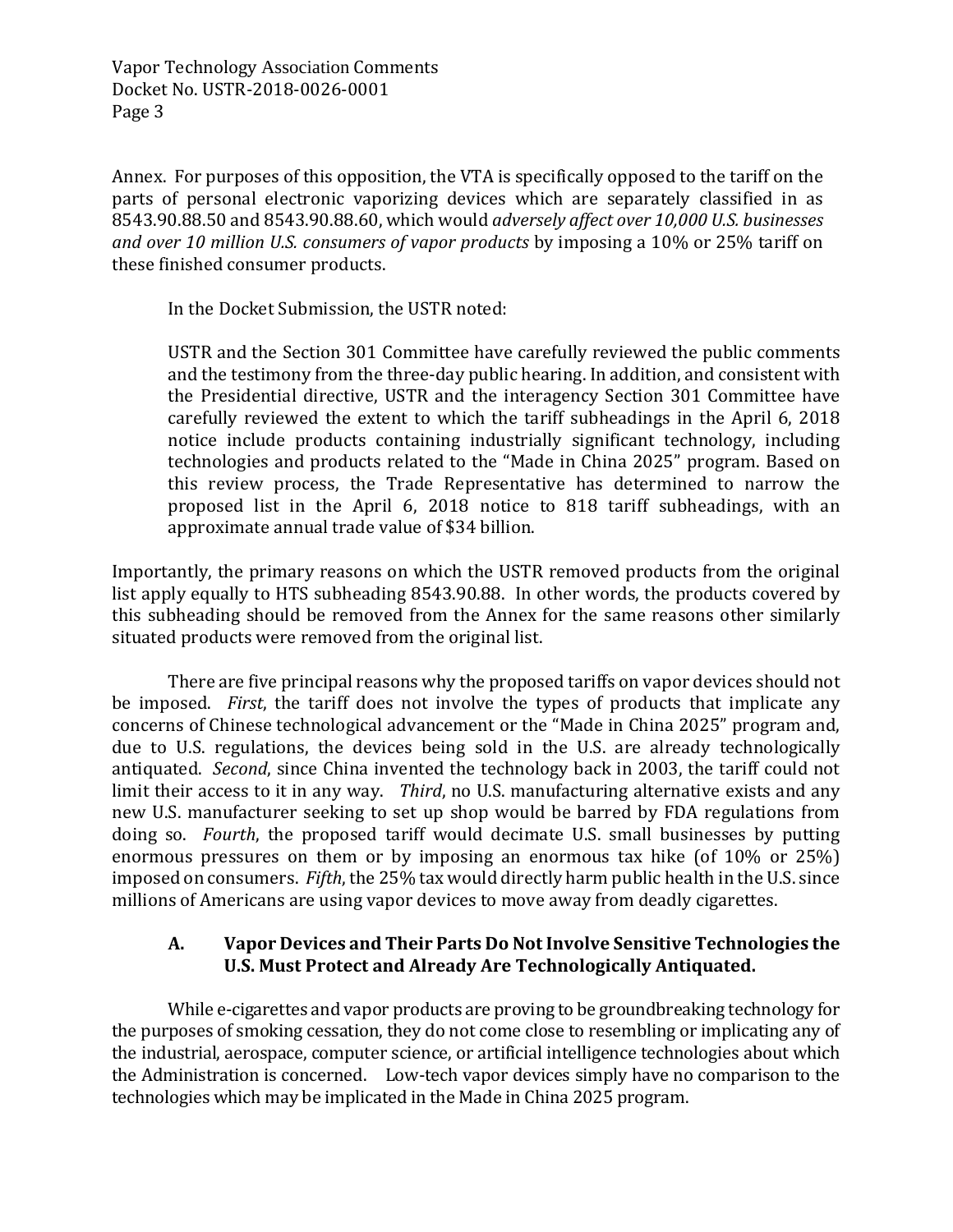In fact, vapor devices and parts have been lumped into the catch-all category "Electrical machines and apparatus, having individual functions *not specified or included elsewhere in this chapter*," near the end of a lengthy Chapter 85. *See,* Harmonized Tariff Schedule of the United States (2018) Revision 8, Chap. 85, p. 84.

A vapor device is comprised of five principal components: (1) a mouthpiece; (2) a metal coil around which liquid absorbing cotton is wrapped for heating by an electrical charge; (3) a tank (a clear cylinder that hold the e-liquids); (4) an "atomizer" (or cartomizer) where liquid that may contain nicotine is charged or heated; and (5) a "mod" or power source which typically includes a battery and regulates power. The graphic depicts one type of vapor product but virtually all vapor devices include these principal components which are imported and sold separately to the consumer.



The mere fact that a finished consumer vapor product is being tariffed alongside particle accelerators is entirely incongruous. In fact, solely from technological sophistication perspective, vapor products are more akin to the other products in HTS subheading 8543 which are *not* being tariffed, such as machines and apparatus for electroplating, electrolysis or electrophoresis.

# **B. Since China Invented Vapor Technology the Tariff Will Do Little to Nothing to Limit or Prevent Their Access.**

A tariff on vapor parts as proposed in this Section 301 investigation will do little to protect the U.S. from any technology transfer and/or loss of intellectual property since the technology and intellectual property already is well known in China. The Administration has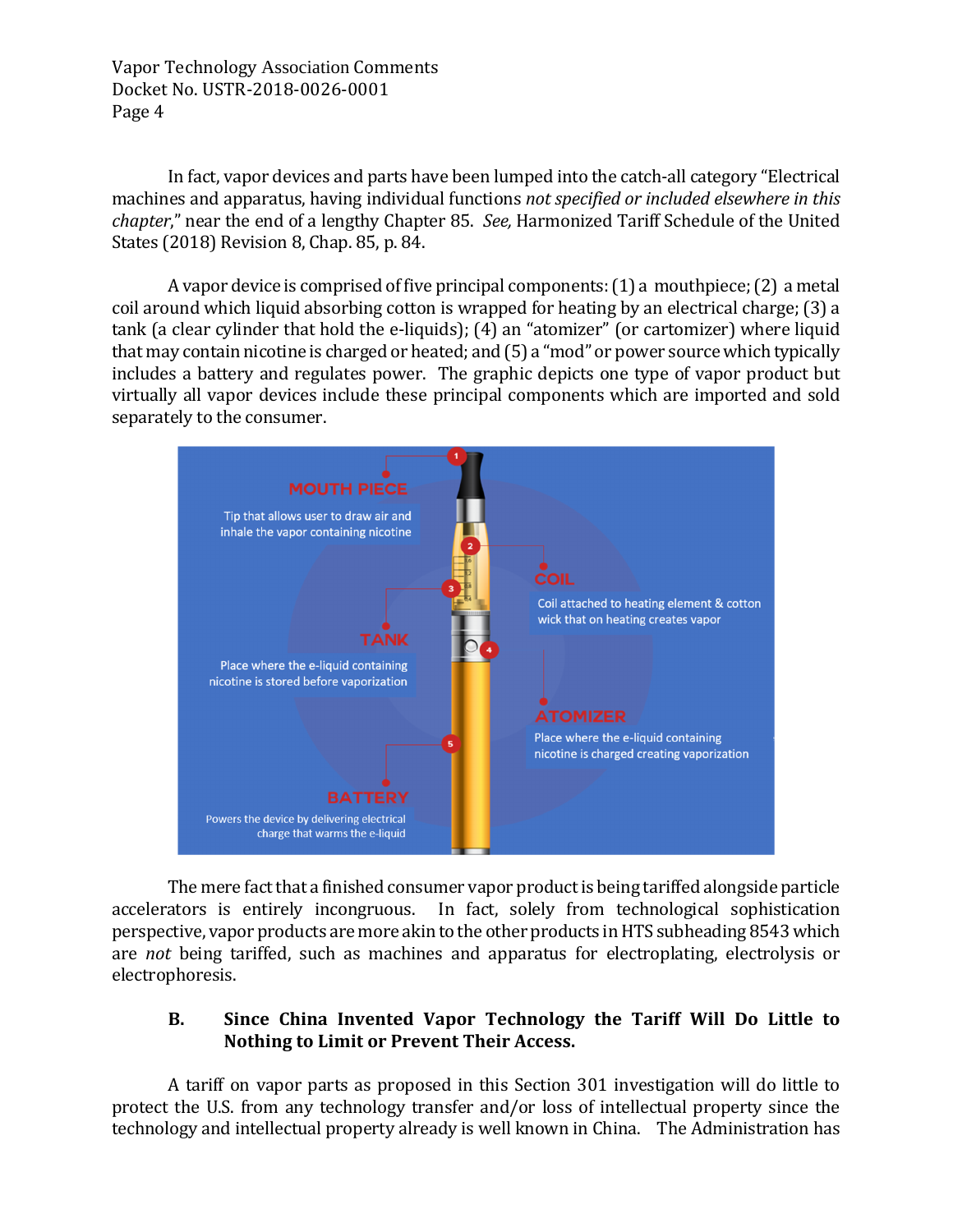made it a priority in their investigation to counter the Made in China 2025 initiative and, specifically, to ensure that tariffed products address concerns about technology transfer, intellectual property, and innovation: "China has shown that it will not respond to action at a \$50 billion level by addressing U.S. concerns *with* China's acts, policies, and practices involving technology transfer, intellectual property, and innovation." Proposed Modification of Action Pursuant to Section 301: China's Acts, Policies, and Practices Related to Technology Transfer, Intellectual Property, and Innovation, July 18, 2018.

However, through this tariff policy this U.S. cannot limit or prevent China's access to any of the technology involved in vapor products for one simple reason: vapor product technology was invented in China in 2003; *not the U.S*. Since then, most of the innovation of vapor technology devices has occurred in China, *not the U.S*. Even if a Chinese manufacturer does not own the intellectual property involved in vapor device design, because manufacturers in China have been working with and on vapor device design, innovation, and manufacturing of the products they already have exposure and access to the technology and intellectual property.

To complicate the Administration's position, the strict regulations being enforced by the FDA have quite literally *frozen* the U.S. marketplace and prevented any new companies from setting up shop in the U.S. On August 8, 2016, the FDA's expansive and onerous Deeming Regulation has effectively banned the manufacture and sale of any new or modified vapor devices or parts in the U.S. Instead, the only vapor devices and parts that can be sold in the U.S. are those that already were on the market on August 8, 2016. That means, today and for the past two plus years, the only vapor products sold are devices first designed in 2014 or 2015, making those products in technological terms antiquated and getting older by the day.

To make matters worse, there is no relief in sight. As discussed further below, for this and other reasons, the possibility that any U.S. company elects to start manufacturing vapor devices and parts is negligible and, therefore, there is no current "U.S." vapor technology which could be "lost" to any foreign country, much less China.

# **C. 98% of the Vapor Parts Proposed to be Tariffed Are Imported from China and No U.S. Manufacturing Alternative Exists or Is Plausible.**

While one might argue that the imposition of a 25% tariff could give an advantage to U.S. businesses looking to compete with foreign based companies, that is simply not true in this case since no U.S. companies manufacture vapor products. According to the General Accounting Office, more than 92% of vapor devices are manufactured in China.<sup>1</sup> On August 23, 2018, the Administration's 25% tariff on these devices went into effect even though there was and is no viable alternative, much less any U.S. alternative, for the entire U.S. industry to obtain quality vapor products.

<sup>1</sup> ELECTRONIC CIGARETTES: U.S. Imports in 2016, GAO-17-515R, at page 6; Published: Apr 24, 2017. Publicly Released: May 24, 2017. https://www.gao.gov/products/GAO-17-515R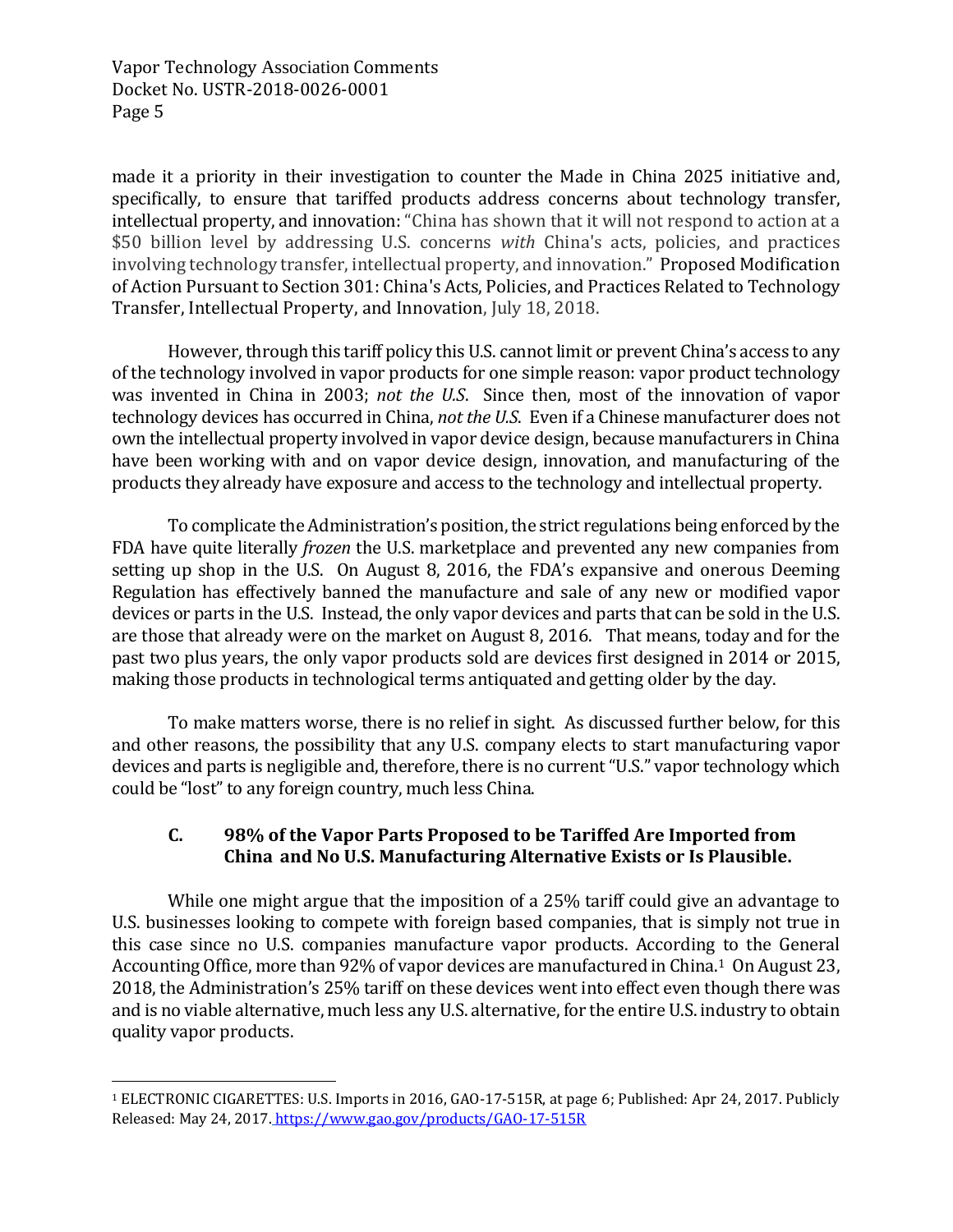As set forth in this latest tranche of proposed tariffs, the vapor industry would be hit again with a 10% or 25% tariff. As was the case for vapor devices, no U.S. manufacturing alternative exists for the manufacture of the vapor parts which are covered by 8543.90.88.50 and 8543.80.88.60. Again, as set forth in the GAO Report (see insert), the percentage of vapor parts imported from China under the applicable two 10-digit HTS subheadings is 98%.<sup>2</sup>

| Country              | Liguid                                                               |                                       | <b>Devices</b>                |                                  | Parts                         |                                  |                     |
|----------------------|----------------------------------------------------------------------|---------------------------------------|-------------------------------|----------------------------------|-------------------------------|----------------------------------|---------------------|
|                      | With 5 percent With less than<br>or more of<br>nicotine <sup>*</sup> | 5 percent of<br>nicotine <sup>5</sup> | With<br>nicotine <sup>c</sup> | Without<br>nicotine <sup>®</sup> | With<br>nicotine <sup>*</sup> | Without<br>nicotine <sup>7</sup> | Total by<br>country |
| China                | 24.671                                                               | 1.581                                 | 53.865                        | 125.987                          | 26.157                        | 80.750                           | 313.010             |
| Canada               | 0.139                                                                | 0.084                                 | ۰                             | 11.214                           | 0.016                         | 0.103                            | 11.556              |
| Mexico               | ۰                                                                    |                                       | ۰                             | 9.403                            | ٠                             | 0.032                            | 9.435               |
| Germany              | $\overline{\phantom{a}}$                                             | 0.191                                 | 0.017                         | 1.612                            | 0.006                         | 0.174                            | 1.999               |
| United Kingdom       | 0.744                                                                | 0.110                                 | 0.030                         | 0.605                            | 0.009                         | 0.124                            | 1.621               |
| Israel               | 0.453                                                                |                                       | ۰                             | 0.246                            | ۰                             | 0.158                            | 0.856               |
| France               | 0.153                                                                | 0.241                                 | 0.003                         | 0.176                            | 0.008                         | 0.073                            | 0.654               |
| Austria              | 0.100                                                                | 0.115                                 | 0.055                         | 0.136                            | 0.025                         | 0.191                            | 0.620               |
| Japan                | 0.197                                                                | 0.112                                 | 0.005                         | 0.148                            | ٠                             | 0.025                            | 0.487               |
| Switzerland          | ۰                                                                    | 0.104                                 | ۰                             | 0.104                            | 0.003                         | 0.183                            | 0.393               |
| Other (31 countries) | 0.161                                                                | 0.353                                 | 0.057                         | 0.710                            | 0.077                         | 0.268                            | 1.627               |
| Total by product     | 26.618                                                               | 2.889                                 | 54.032                        | 150.339                          | 26.302                        | 82.078                           | 342.257             |

As a matter of basic business practicality, given that 98% of vapor parts are imported, even the most aggressive U.S. company looking to start up and compete in this space would need a clear path to do so. Unfortunately, there is no established pathway to market in U.S. because this Administration's regulations currently ban the sale of new vapor devices on the U.S. market without first obtaining a pre-market authorization from the FDA.

As of today, the requirements for such a premarket authorization are entirely in flux as the FDA announced more than one year ago that it would be changing the requirements. With history as a guide, any new premarket authorization requirements are going to require the expenditure of tens of millions of dollars within a cumbersome process that will take *no less than (and likely much more than) three to four years* to complete. As such, there is no available pathway to market today for any U.S. company wishing to take advantage of the imposition of tariffs.

Given that there are zero U.S. manufacturing companies that would be benefited in any way by the imposition of tariffs on vapor devices, it is clear that the proposed tariffs on vapor parts can only harm the 10,000 U.S. companies that have created a new and remarkable industry in the U.S. in the past 7 years.

<sup>2</sup> ELECTRONIC CIGARETTES: U.S. Imports in 2016, GAO-17-515R, at page 6; Published: Apr 24, 2017. Publicly Released: May 24, 2017. https://www.gao.gov/products/GAO-17-515R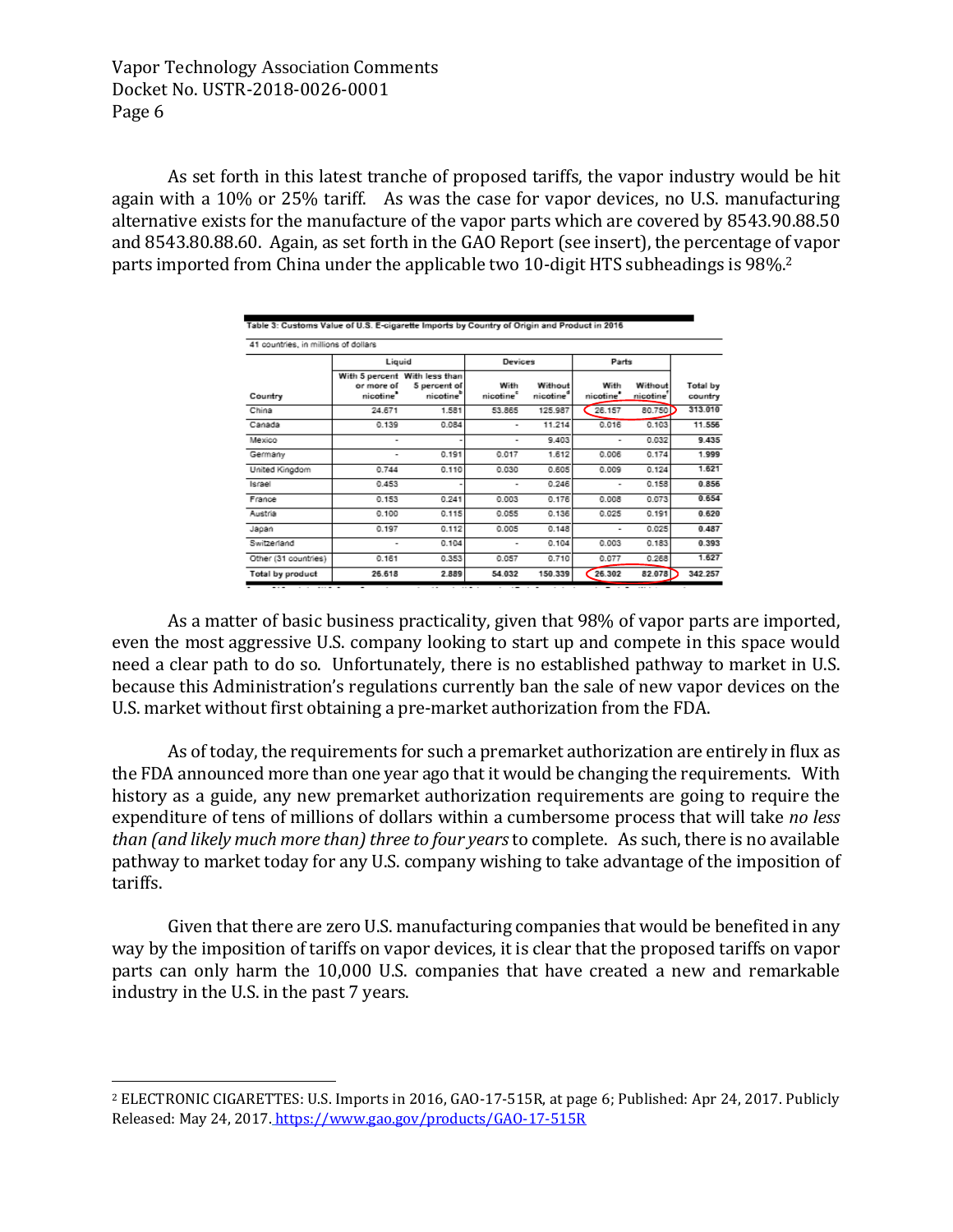#### **D. The Proposed Tariff on Vapor Parts Will Further Decimate U.S. Businesses and Hurt American Consumers.**

The vapor technology industry has been growing rapidly in the United States as an entirely new distribution chain of more than 10,000 U.S. businesses employs hundreds of thousands of Americans. To be clear, the vapor technology industry represents the first fully vertical industry – including *importers, wholesalers, component part manufacturers, suppliers,*

*and retail brick-and-mortar stores* – that has ever challenged the traditional tobacco industry.

On one end of the distribution chain are nearly 10,000 brick-and-mortar vape shops which depend on a diverse array of vapor devices (now tariffed) and vapor  $\rightarrow$ components (proposed to be tariffed) that are imported from China. These vape shops – many of which are *veteran-owned* and *woman-owned* businesses – exist every corner of every state in the country, and they employ *tens of thousands* of Americans with good paying jobs.

Between the U.S. small businesses, e-liquid manufacturers, distributors, wholesalers, component part suppliers, and importers, the vapor industry conservatively between 60,000 and 90,000 American workers. All of these segments are now directly threatened with the implementation of the August 23 tariff and the doubling down of the latest proposed tariff.

It is important to understand that, unlike the majority of other parts covered under this subheading 8543.90.88, the vapor parts being tariffed are *finished consumer products that are imported and sold to the end user.* Virtually every other "part" being tariffed under the same subheading is a constituent or component that is not sold individually to any end user. For that

#### U.S. VAPOR COMPANIES

- 10,000 Vape Shops
	- Veteran-owned
	- Family-owned
	- Woman-owned

 $\geq 1,000$  e-liquid manufacturers

- $\geq 60 90,000$  full time jobs
- $> 10$  million square feet of commercial lease space
- $\triangleright$  Generates > \$100M in:
	- Sales taxes
	- Payroll taxes
	- Unemployment insurance taxes
	- Excise taxes
	- SS / Federal taxes

reason, the additional costs of the tariffed can be absorbed at different points of the production chain, prior to distribution.

But, in the case of vapor parts which are imported and sold directly to consumers, there are few if any other cost absorbers. Because no U.S. companies produce these electronic devices and parts, small business owners will have nowhere to turn for less costly products. In other words, if retailers want to stay in business, they are going to have to spend an additional 10-25% just to carry inventory. These carrying costs can wreak havoc on any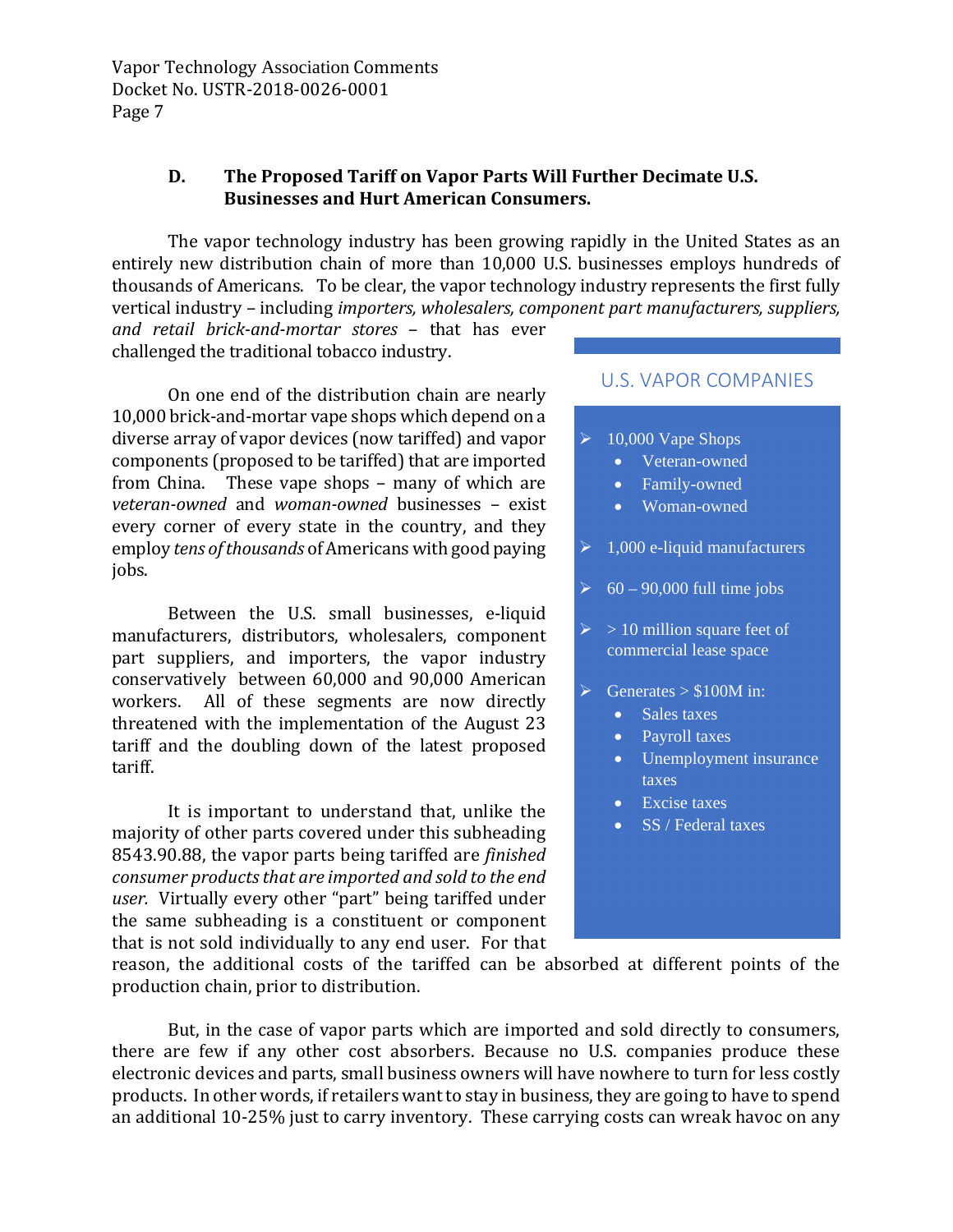small business owner who is struggling to manage month to month and whose employees are working paycheck to paycheck.

Reduced cash flow for any small business means being forced to choose between reducing workforce or perhaps closing businesses altogether: "Margins on products are already low, to maintain margins we'd have two choices, raise prices or cutting employees' hours," said Matthew Milby, who owns two Maryland vape shops under the name Smoke Free Nation. He predicted some shops would be put out of business."<sup>3</sup> *The threat to thousands of U.S. small businesses is real.* Recently, in the State of Pennsylvania, the imposition of a 40% inventory tax which severely depleted the store capital forced the closure of more than 100 vape shops.<sup>4</sup>

All of the distribution, wholesale, and small business operations that are running on thin margins could never absorb the full tariff and, since they have no alternatives for sourcing the products, their options will be limited to what would amount to a radical increase in price at the retail level. In other words, there is a high likelihood that the tariff imposed, whether it be 10% or 25%, is passed on directly to the consumer at the point of sale. Moreover, because in some states excise taxes are calculated on an ad valorem basis, American consumers could find themselves paying a tax upon a tax.

The Administration has made clear that the imposition of tariffs should not impact U.S. consumers and has properly removed items from previous lists of numerous proposed tariffs when they would impact consumers. The Administration should do the same in this case of HTS 8543.90.88 (50) and (60) since they likewise adversely affect consumers.

To complicate matters even further, this tranche of tariffs is compounding the problem that was created by the prior list since in addition to the completed kits being taxed at 25%, the current proposal would impose a tariff on all of the replacement parts, such as coils, which consumers use regularly and purchase on a weekly basis. Moreover, unlike other consumer products, such as mobile phones, consumers will purchase multiple mods and multiple tanks (in addition to replacing coils weekly). Thus, there is a dramatic multiplier effect on the consumer from the imposition of this tariff.

So, in the end, the imposition of the proposed tariffs on vapor devices would simply eliminate a growing and job-producing market and dismantle the growing import, distribution and retail network that has been created in the last few years in the U.S. and that has generated tens of thousands of jobs, and tens of millions of dollars of taxes for the national and state economies.

<sup>3</sup> Tariffs on Chinese goods could batter the U.S. vaping industry, Kara Carlson, Reuters, August 8, 2018, https://www.reuters.com/article/us-usa-trade-china-vaping/tariffs-on-chinese-goods-could-batter-the-u-svaping-industry-idUSKBN1KT2AV

<sup>4</sup> Paulina Dedaj, Fox News, Pennsylvania's vape tax: Good for state, bad for business? September 6, 2017, http://www.foxnews.com/us/2017/09/06/pennsylvanias-vape-tax-good-for-state-bad-for-business.html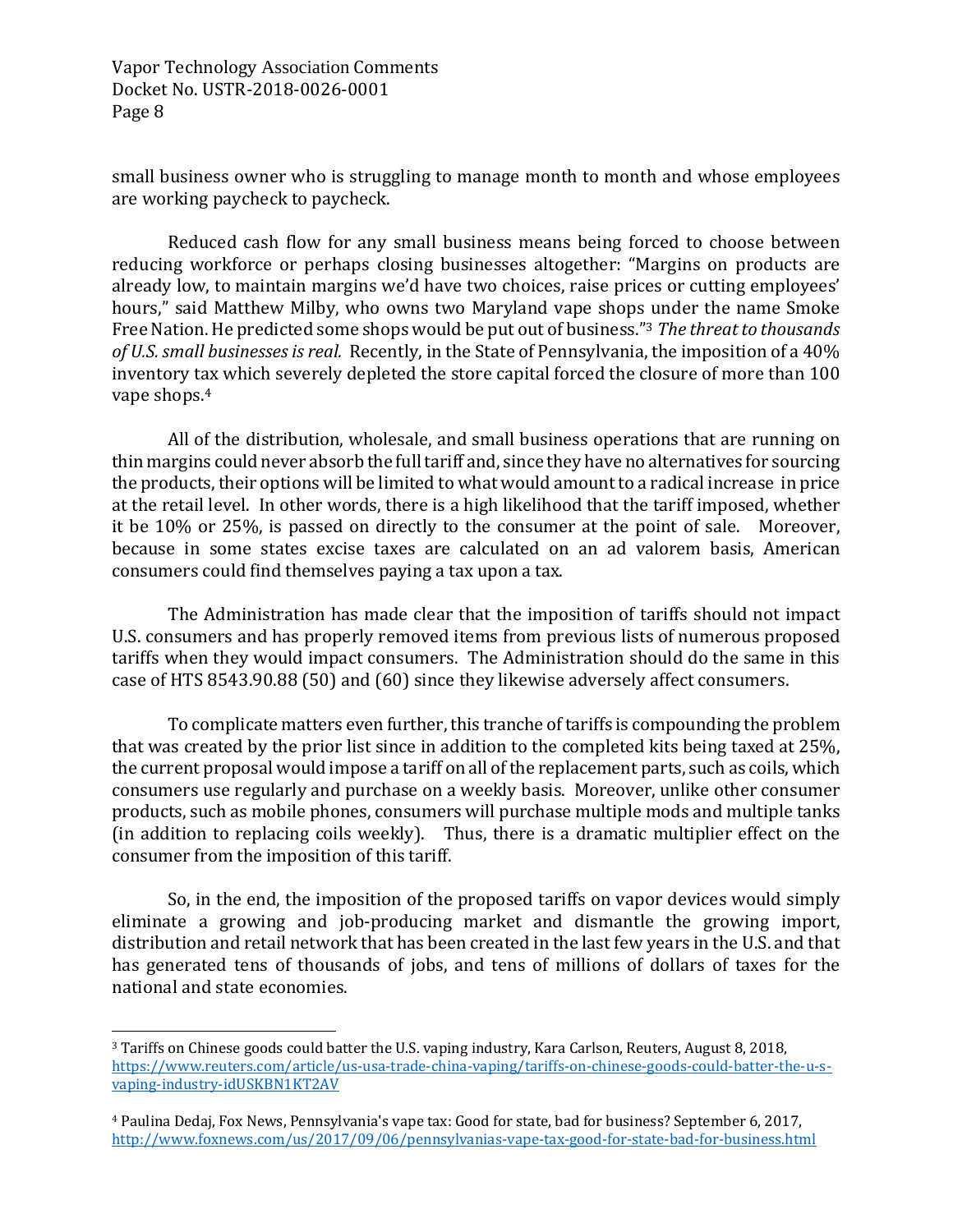# **E. Additional Tariffs on Vapor Parts Will Be Detrimental to Health of Millions of Americans.**

Adding a 25% tariff on the various personal electronic vaporizing devices will thwart gains in public health. Under no circumstances, should tariffs be imposed while U.S. consumers are relying on vapor products to assist them in quitting and/or reducing their smoking.

As a category, vapor products are deemed by many to be significantly safer than traditional combustible tobacco products and thus present a significant harm reduction opportunity. **U.S. researchers recently published a study in** *Tobacco Control* **concluding that switching from traditional cigarettes to e-cigarettes would annually prevent between 1.6 million and 6.6 million premature deaths in the United States**. (Levy, et al.,  $2017$ .)<sup>5</sup> This conclusion was further bolstered by the rigorous analysis of the National Academies of Sciences, Engineering, and Medicine ("NASEM") <sup>6</sup>which, in January 2018, published the following material findings regarding e-cigarettes:

- "There is *conclusive evidence* that completely substituting e-cigarettes for combustible tobacco cigarettes **reduces users' exposure to numerous toxicants and carcinogens** present in combustible tobacco cigarettes." (NASEM Report at 604.)
- "There is *substantial evidence* that completely switching from regular use of combustible tobacco cigarettes to e-cigarettes results in **reduced short-term adverse health outcomes in several organ systems**." (NASEM Report at 617.)
- "The evidence about harm reduction suggests that **across a range of studies and outcomes, e-cigarettes pose less risk to an individual than combustible tobacco cigarettes**." (NASEM Report at 11, 487.)

In fact, this June the American Cancer Society stated that vapor products are "closer to nicotine-replacement therapies than to combustible tobacco products" and "are likely to be much less harmful than combustible tobacco products."<sup>7</sup>

<sup>5</sup> Levy DT, Borland R, Lindblom EN, Goniewicz ML, Meza R, Holford TR, Yuan Z, Luo Y, O'Connor R, Niaura R, Abrams DB, 2018 Potential deaths averted in USA by replacing cigarettes with e-cigarettes. Tob. Control 2018 Jan;27(1):18-25. doi: 10.1136/tobaccocontrol-2017-053759. Epub 2017 Oct 2.

<sup>6</sup> National Academies of Sciences, Engineering, Medicine. 2018. Public Health Consequences of E-Cigarettes. https://www.nap.edu/resource/24952/012318ecigaretteConclusionsbyEvidence.pdf

<sup>7</sup> The American Cancer Society public health statement on eliminating combustible tobacco use in the United States, Douglas, Clifford, et all, June 11, 2018, https://onlinelibrary.wiley.com/doi/full/10.3322/caac.21455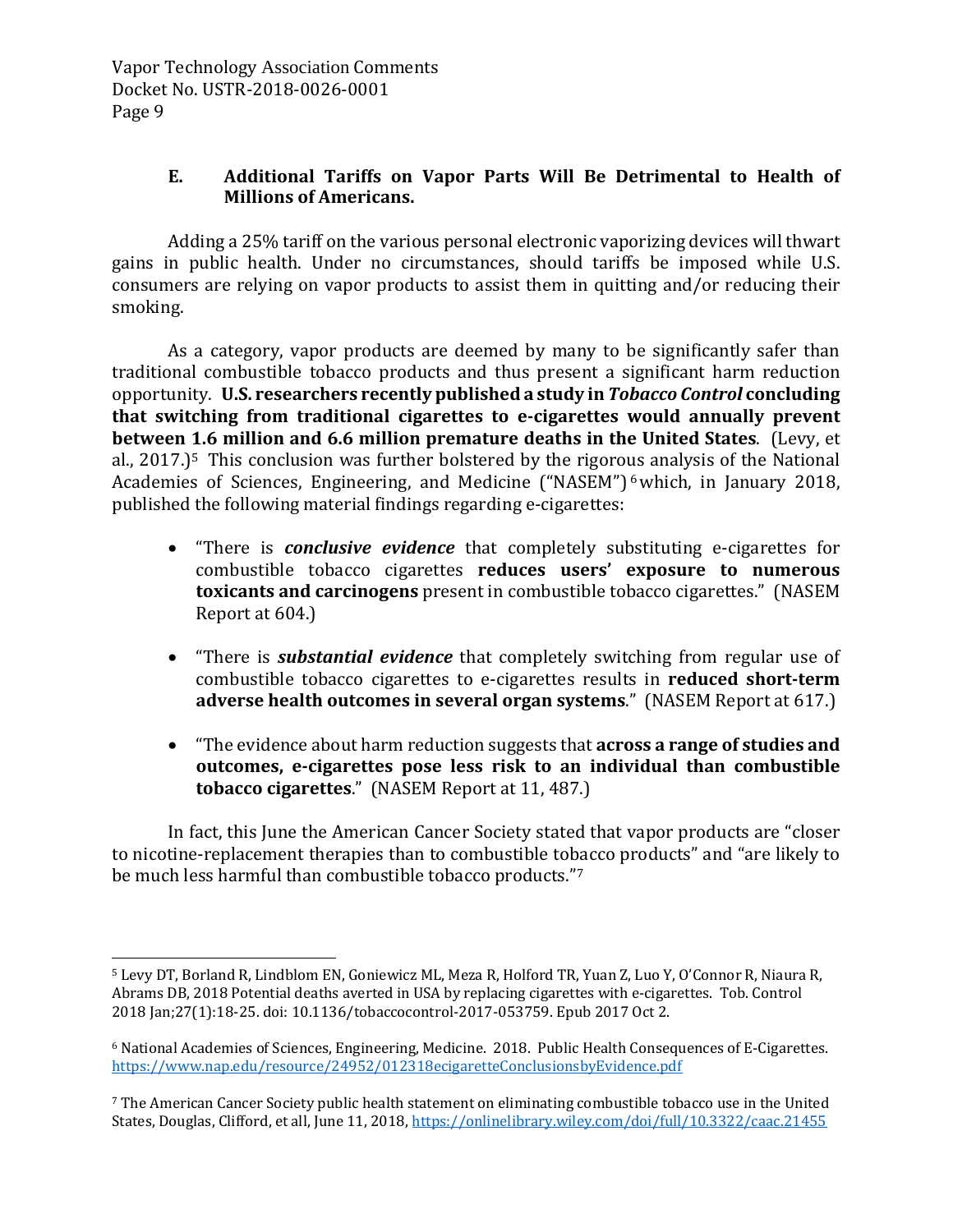As recently as April 24, 2018, Commissioner Gottlieb of the U.S. Food & Drug Administration ("FDA") stated that FDA "see[s] the possibility for ENDS products . . . to provide a potentially less harmful alternative for currently addicted individual adult smokers who still want to get access to satisfying levels of nicotine without many of the harmful effects that come with the combustion of tobacco" and that e-cigarettes "may offer a potentially lower risk alternative for individual adult smokers."<sup>8</sup> Our friends in the United Kingdom similarly have found that the hazard to health arising from long-term use of ENDS products is less than five percent of the comparable harm resulting from the use of traditional combustible products.

Fortunately, adult smokers in the U.S. have been availing themselves of this opportunity en masse. The Centers for Disease Control reports that the number of smokers as a percentage of the U.S. population has dropped dramatically from 20.6% in 20099, when ENDS products first gained traction in the United States, to only 15.5% as of 2016.<sup>10</sup> Today, *some 10.2 million U.S. adults regularly use vapor products* – many to move away from deadly combustible cigarettes.

Finally, just this past week, a study was published in the International Journal of Chronic Obstructive Pulmonary Disease "suggests that electronic cigarette (EC) use may reverse some of the harm resulting from tobacco smoking in patients with chronic obstructive pulmonary disease (COPD). Furthermore, EC use may ameliorate objective and subjective COPD outcomes, which may persist in the long term."<sup>11</sup>

#### **III. The Solution**

Subheading 8543 covers, "Electrical machines and apparatus, having individual functions *not specified or included elsewhere in this chapter*." See, Harmonized Tariff Schedule of the United States (2018) Revision 8, Chap. 85, p. 84. For the reasons noted above, vapor devices and parts are simply *unlike* any other electrical device or part covered by subheading 8543 in that the vapor parts proposed to be tariffed under 8543.90.88.50 and 8543.90.88.60 – and, for that matter, the vapor devices already tariffed under 8543.77.99.30 and 8543.77.99.40 – are *finished consumer products* and there is an entirely new and growing industry comprised of 10,000 plus U.S. companies that is currently in place to sell these specific products to consumers. The same cannot be true for most if not all of the other products being tariffed alongside vapor devices and parts under subheading 8543.

<sup>8</sup> Statement of Commissioner Gottlieb, April 24, 2018.

<sup>9</sup> CDC, Trends in Current Cigarette Smoking Among High School Students and Adults, United States, 1965– 2014, available at: https://www.cdc.gov/tobacco/data\_statistics/tables/trends/cig\_smoking/index.htm.

<sup>10</sup> CDC Press Release, Smoking is down, almost 38 million American adults still smoke (Jan. 18, 2018).

<sup>11</sup> Electronic Cigarette Use May Reverse the Harm Resulting From Tobacco Smoking in COPD Patients, Even in the Long Term, Poloso, R., et al., International Journal of Chronic Obstructive Pulmonary Disease, Volume 2018:13 Pages 2533—2542, August 28, 2018, DOI https://doi.org/10.2147/COPD.S161138